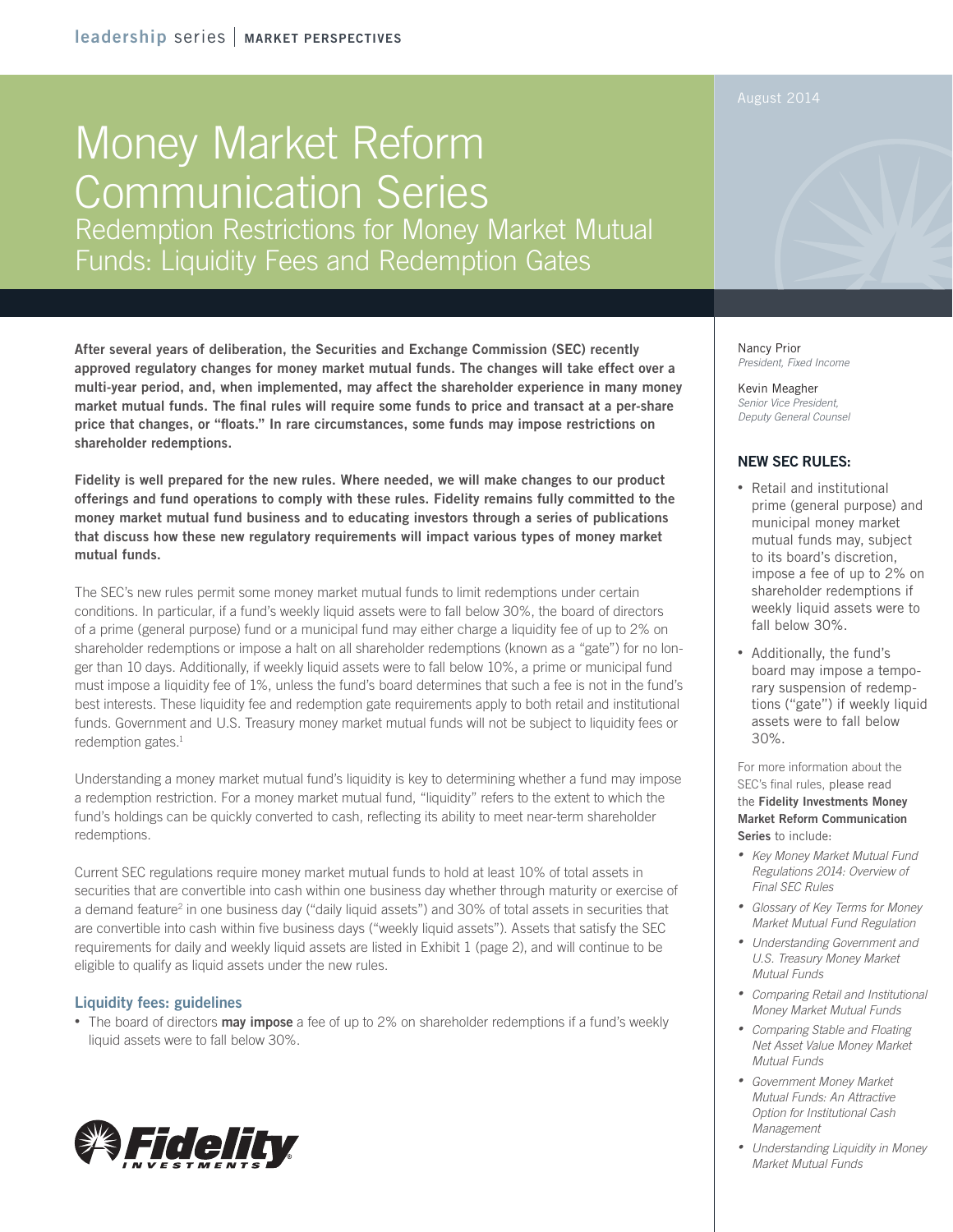### EXHIBIT 1: Types of money market mutual fund assets that satisfy SEC requirements for daily and weekly liquid assets

| <b>Daily Liquid Assets</b>                                                                                                   | <b>Weekly Liquid Assets</b>                                                                                                 |
|------------------------------------------------------------------------------------------------------------------------------|-----------------------------------------------------------------------------------------------------------------------------|
| Cash <sup>3</sup>                                                                                                            | Daily liquid assets (see column to left)                                                                                    |
| Direct obligations of the U.S. government <sup>4</sup>                                                                       | Government agency discount notes with remaining maturities of 60<br>days or less                                            |
| Securities that will mature or are subject to a demand<br>feature that is exercisable and payable within one<br>business day | Securities that will mature or are subject to a demand feature that is<br>exercisable and payable within five business days |
| Receivables scheduled to be paid within<br>one business day                                                                  | Receivables scheduled to be paid within<br>five business days                                                               |

- If weekly liquid assets were to fall below 10%, the board is required to impose a 1% liquidity fee, unless the board determines that a fee is not in the best interests of the fund.
- The fee would be lifted when weekly liquid assets return to 30% or when the fund's board determines that a liquidity fee is no longer in the best interests of the fund.
- All fees would be payable to the fund.
- The board will have the authority to impose a lower fee or perhaps no fee at all if, in its opinion, that is in the best interests of the fund.

### Liquidity fees: reasoning, disclosure requirements

- The SEC's intent in imposing a fee is to transfer the costs of liquidating fund securities from the shareholders who remain in the fund to those who leave the fund during periods when liquidity is scarce.
- Once the new rules are implemented, a money market mutual fund will disclose daily on its website the daily and weekly liquid assets as a percentage of the fund's total assets.

• The imposition or removal of a liquidity fee, as well as a discussion of the board's analysis in determining whether or not to impose a fee, must be disclosed promptly and publicly by a money market mutual fund.

### Redemption Gates

- In addition to imposing a liquidity fee, the new SEC rules permit the fund's board to impose a temporary suspension of all redemptions if weekly liquid assets were to fall below 30%.
- The gate would be lifted when weekly liquid assets return to 30% or when the fund's board determines a gate is no longer in the best interests of the fund.
- The gate could be in place for 10 consecutive days or 10 days in total over the course of a 90-day period.
- A money market mutual fund must disclose promptly and publicly whether a redemption gate has been imposed or removed, as well as a discussion of the board's analysis in determining whether or not to impose or remove a gate.

## Authors

#### Nancy Prior *President, Fixed Income*

Nancy Prior is president of Fidelity's Fixed Income division, where she has strategic oversight of Fidelity's Global Bond and Money Market groups.

### Kevin Meagher

*Senior Vice President, Deputy General Counsel*

Kevin Meagher is senior vice president, deputy general counsel for Fidelity Investments, where he is responsible for leading the Fixed Income Legal Team.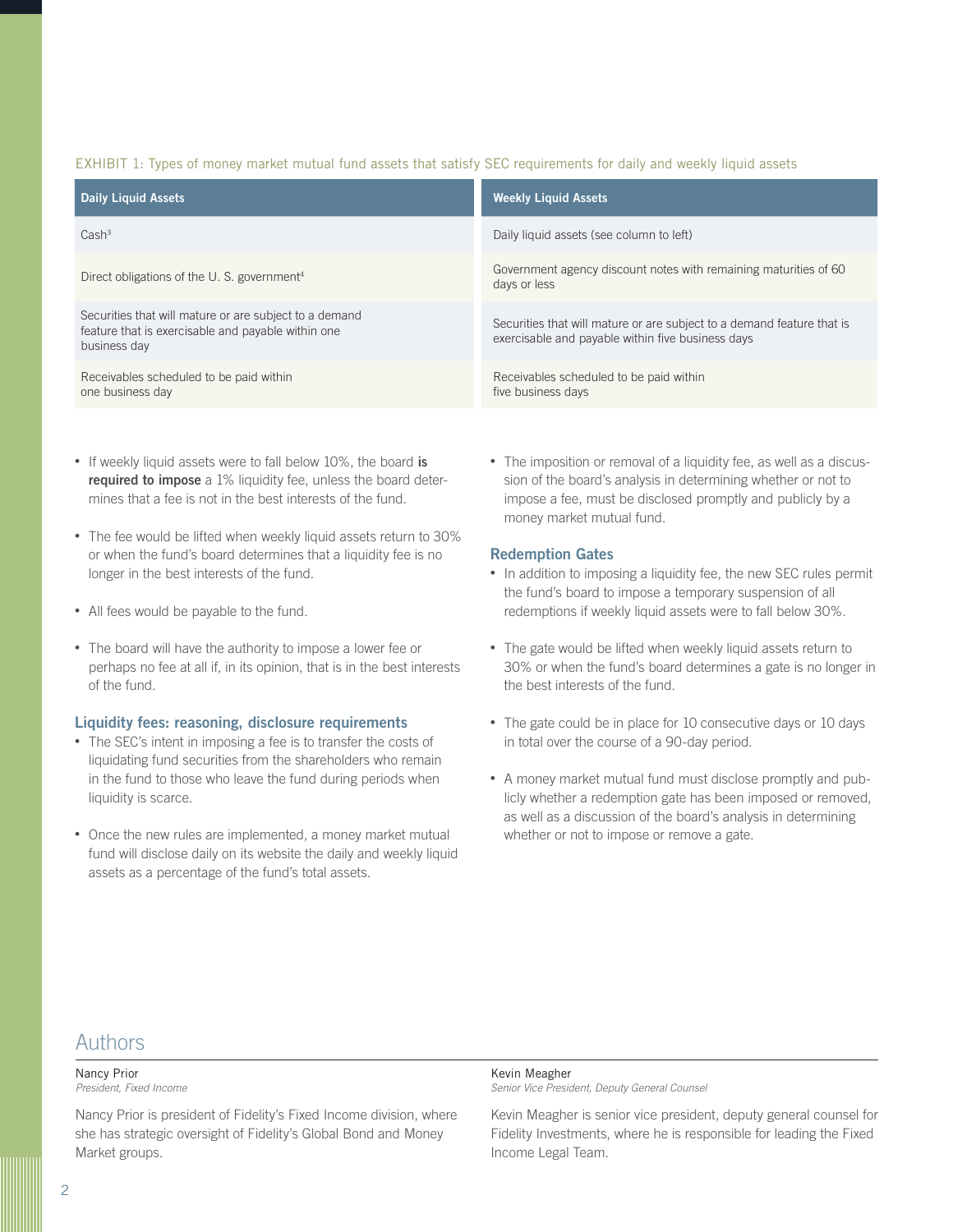Views expressed are as of the date indicated, based on the information available at that time, and may change based on market and other conditions. Unless otherwise noted, the opinions provided are those of the authors and not necessarily those of Fidelity Investments or its affiliates. Fidelity does not assume any duty to update any of the information.

You could lose money by investing in a money market fund. Although the fund seeks to preserve the value of your investment at \$1.00 per share, it cannot guarantee it will do so. An investment in the fund is not insured or guaranteed by the Federal Deposit Insurance Corporation or any other government agency. Fidelity Investments and its affiliates, the fund's sponsor, have no legal obligation to provide financial support to the fund, and you should not expect that the sponsor will provide financial support to the fund at any time.

Before investing, consider the funds' investment objectives, risks, charges, and expenses. Contact Fidelity for a prospectus or, if available, a summary prospectus containing this information. Read it carefully.

Investment decisions should be based on an individual's own goals, time horizon, and tolerance for risk.

### Past performance is no guarantee of future results.

### Endnotes

<sup>1</sup> The final rules are clear that liquidity fees and/or redemption gates do not apply to U.S. Treasury or government money market mutual funds. The SEC is allowing U.S. Treasury or government money market mutual funds to add liquidity fees and/or redemption gates to a fund, but only after shareholders receive 60 days' written advance notice.

2 A demand feature is an embedded attribute of a security that entitles the holder to redeem the security at a price that approximates its amortized cost plus any accrued interest at the time of exercise. Most securities with a demand feature in the money market universe have an exercise price of 100% of face value (plus accrued interest), and tend to trade at or near par.

<sup>3</sup> In the money market mutual fund industry, "cash" is broadly understood to take the form of demand deposits at banks.

4 U.S. Treasury bills, notes, and bonds.

Third-party marks are the property of their respective owners; all other marks are the property of FMR LLC.

If receiving this piece through your relationship with Fidelity Institutional Asset Management (FIAM), this publication is provided to investment professionals, plan sponsors, institutional investors, and individual investors by Fidelity Investments Institutional Services Company, Inc., and for certain institutional investors by Pyramis Distributors Corporation LLC.

If receiving this piece through your relationship with Fidelity Personal & Workplace Investing (PWI), Fidelity Family Office Services (FFOS), or Fidelity Institutional Wealth Services (IWS), this publication is provided through Fidelity Brokerage Services LLC, Member NYSE, SIPC.

If receiving this piece through your relationship with National Financial or Fidelity Capital Markets, this publication is for institutional investor use only. Clearing and custody services are provided through National Financial Services LLC, Member NYSE, SIPC.